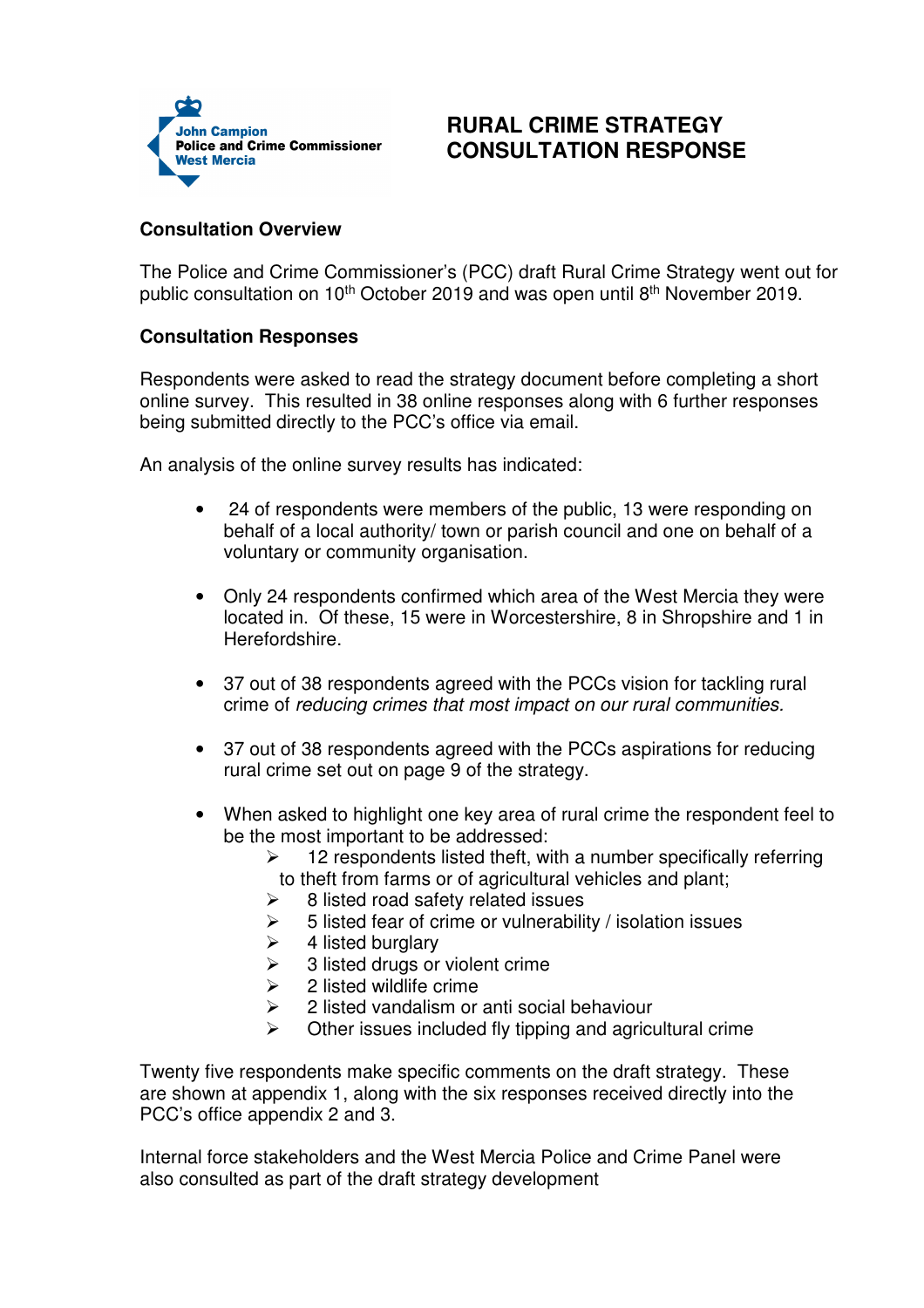## Appendix 1

| No.            | <b>Online Comment</b>                                                                                                                                                              | <b>PCC's response</b>                                                                                                                                                                                                                                                                                                                                                                                                           | <b>Changes to the</b><br><b>Rural Crime</b><br><b>Strategy</b>         |
|----------------|------------------------------------------------------------------------------------------------------------------------------------------------------------------------------------|---------------------------------------------------------------------------------------------------------------------------------------------------------------------------------------------------------------------------------------------------------------------------------------------------------------------------------------------------------------------------------------------------------------------------------|------------------------------------------------------------------------|
|                | It is important that police are visible and approachable                                                                                                                           | The Reassure section of the strategy<br>sets out my commitments to build<br>confidence in policing in rural areas<br>including ensuring the force is both<br>accessible and proactively engaging<br>with its rural communities                                                                                                                                                                                                  | No change                                                              |
| $\overline{2}$ | To remedy the above, closer working with Highways<br>Authority to make main "B" roads more suitable for<br>increased volume and size of HGVS / Large Agricultural<br>Vehicles etc. | The rural crime strategy<br>acknowledges that road deaths and<br>road safety are issues affecting rural<br>areas. I am developing a separate<br>road safety strategy to recognise the<br>impact road safety issues have across<br>all our communities.                                                                                                                                                                          | No change $-$ the PCC<br>is to have a separate<br>road safety strategy |
| 3              | lacks any objectives based on %age decreases. Too much<br>aspiration no actual reduction targets                                                                                   | Page 10 of the document sets out the<br>measures of success I intend to use to<br>monitor this strategy. I acknowledge<br>that more work is needed to develop a<br>suite of measures that better reflect<br>the rural crime and wildlife crime<br>issues affecting our rural communities.<br>This is why I have made a specific<br>commitment in the Intelligence section<br>of the strategy to work with the force<br>on this. | No change                                                              |
| 4              | Again from that information from the NFU it is apparent<br>that communication sits at the 'top of the tree'. In other                                                              | The Reassure section of the strategy<br>sets out my commitments to build                                                                                                                                                                                                                                                                                                                                                        | No change                                                              |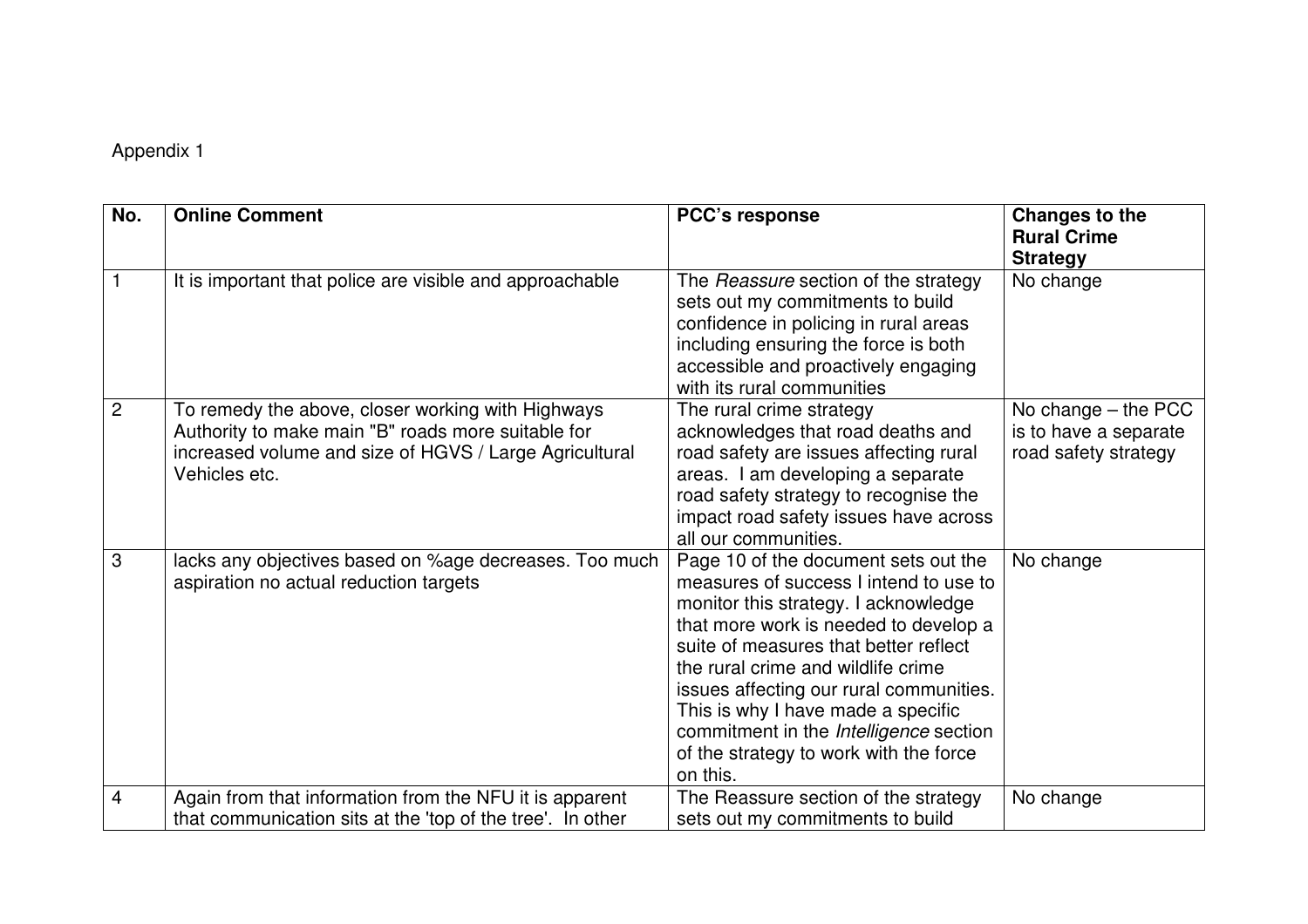|                | words, when crimes, particularly when there is a spate, the  | confidence in policing in rural areas  |           |
|----------------|--------------------------------------------------------------|----------------------------------------|-----------|
|                | community, as far as is operationally possible must be       | including ensuring the force is both   |           |
|                | made aware of the actions of police in order that they feel  | accessible and proactively engaging    |           |
|                | both supported and protected                                 | with its rural communities.            |           |
| 5              | KPIs are not measuring the right things, they are only       | Thank you for your suggestion. West    | No change |
|                | measuring the quantum of the problem, not how effectively    | Mercia Police measures the number      |           |
|                | it is being addressed - e.g. Rather than measuring           | of crimes it resolves using 22 Home    |           |
|                | 'Increased Crime Reporting' you need to measure              | Office outcomes codes. These have      |           |
|                | 'number, or percentage, of total number of crimes reported   | not been included in the proposed      |           |
|                | that are satisfactorily resolved.                            | suite of measures on page              |           |
|                |                                                              | 10, however I do have oversight of     |           |
|                |                                                              | crime outcomes as part of my ongoing   |           |
|                |                                                              | scrutiny of force performance.         |           |
| 6              | we are low crime so very lucky but anything to make          | The Reassure section of the strategy   | No change |
|                | Police presence felt in rural areas is good, crime comes     | sets out my commitments to build       |           |
|                | out to villages as the criminals know they have more time    | confidence in policing in rural areas  |           |
|                | to commit a crime                                            | including ensuring the force is both   |           |
|                |                                                              | accessible and proactively engaging    |           |
|                |                                                              | with its rural communities.            |           |
| $\overline{7}$ | It is great to see the importance of feedback being gained   | The Reassure section of the strategy   | No change |
|                | from communities. However it does not clarify how this will  | sets out my commitment to seek the     |           |
|                | be done. Rural communities have a high rate of older         | views of people living in rural        |           |
|                | people who are part of a generation of no technical          | communities, not just via online       |           |
|                | advance skills in internet use to respond to online surveys  | surveys but through public             |           |
|                | such as this. They are a vunrable group and often live in    | engagement events and attendance at    |           |
|                | isolation. How will the new strategy address this, to ensure | meetings and community events etc.     |           |
|                | their voices are heard and that they feel safe and secure    |                                        |           |
|                | within their homes and rural area?                           | Separate to this I have commissioned   |           |
|                |                                                              | a West Mercia wide public perception   |           |
|                |                                                              | survey which only uses telephone and   |           |
|                |                                                              | face to face interviews to capture the |           |
|                |                                                              | views of local residents.              |           |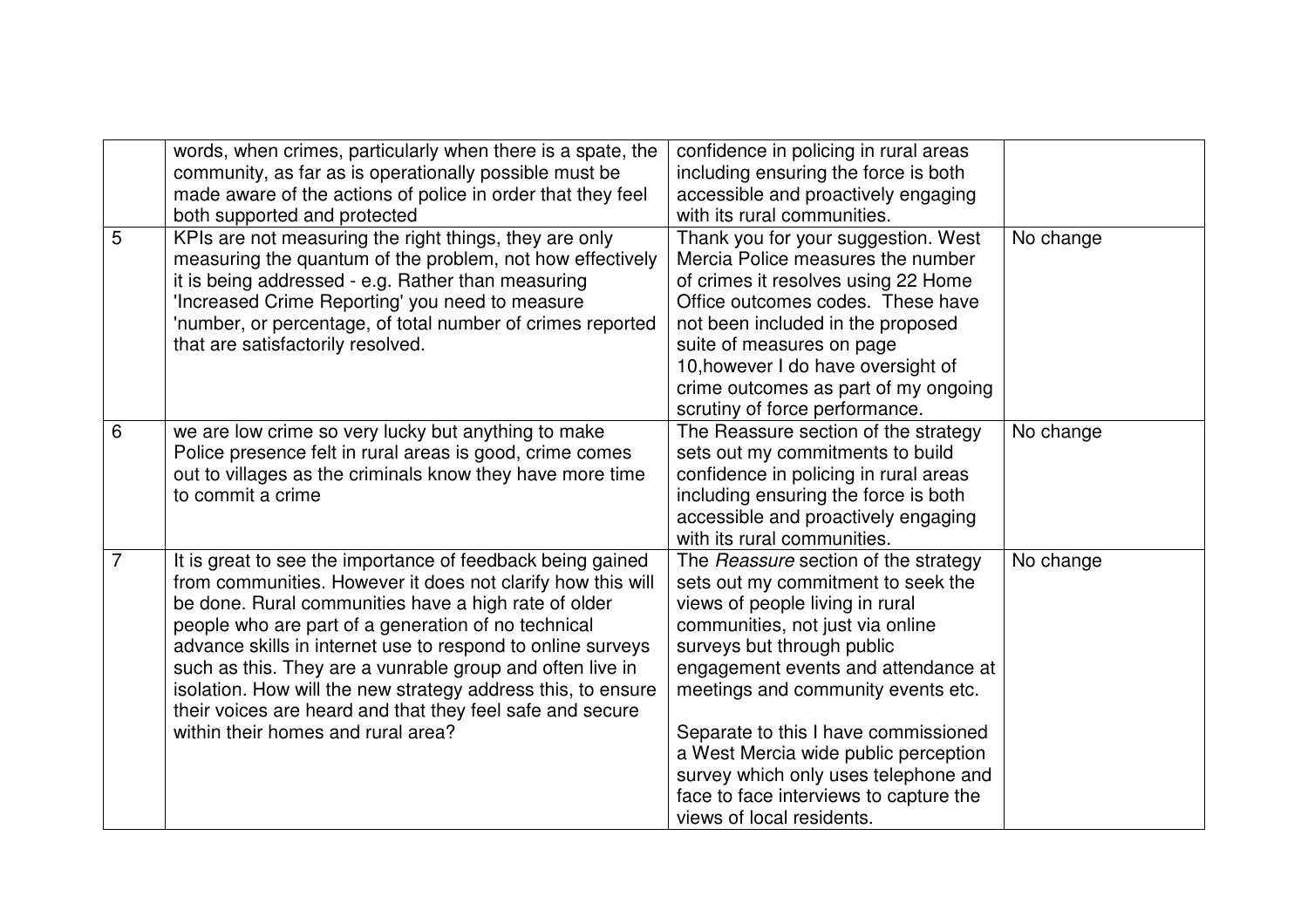| $\, 8$ | Clear and well presented                                    | Thank you for your comments                     | No change  |
|--------|-------------------------------------------------------------|-------------------------------------------------|------------|
| 9      | To give maximum publicity in the immediate local            | I have included in the Reassurance              | No change  |
|        | community when a crime committed in that area is cleared    | section of the strategy a commitment            |            |
|        | up and the perpetrators arrested and given a sentence that  | for both the forces and my own                  |            |
|        | the COMMUNITY considers appropriate to the impact on        | communications team to actively seek            |            |
|        | that community's sense of well being                        | opportunities to promote rural crime            |            |
|        |                                                             | and wildlife crime. For the force this          |            |
|        |                                                             | should include the promoting the                |            |
|        |                                                             | outcome of successful operations and            |            |
|        |                                                             | prosecutions. Whether offences are              |            |
|        |                                                             | dealt with by means of an out of court          |            |
|        |                                                             | disposal, or through the courts criteria        |            |
|        |                                                             | and guidelines have to be followed to           |            |
|        |                                                             | determine any sentence given.                   |            |
| 10     | Pleased that wildlife crime is being addressed              | Thank you for your comments                     | No change  |
| 11     | More resources for actual crime (eg burglary, assault) and  | The additional resources I have made            | No change  |
|        | less on perceived crime (eg hate crime)                     | available for rural crime will be used to       |            |
|        |                                                             | prevent and address crime. I have set           |            |
|        |                                                             | out in the <i>Prevention</i> section how I will |            |
|        |                                                             | hold the Chief Constable to account             |            |
|        |                                                             | for the use of resources                        |            |
| 12     | support the focus on wildlife crime and road safety, which  | The strategy includes the NPCC and              | No change  |
|        | are my priorities in this sense. I am surprised about the   | West Mercia Police priorities /aims for         |            |
|        | lack of reference to fox hunting, which I hope is being     | wildlife crime which do not specifically        |            |
|        | addressed.                                                  | include fox hunting with dogs,                  |            |
|        |                                                             | however fox hunting with dogs that              |            |
|        |                                                             | contravenes the Hunting Act 2004 is             |            |
|        |                                                             | considered a wildlife /animal crime             |            |
|        |                                                             | and should be reported to the police.           |            |
| 13     | Don't think that "Wildlife Crime" should be a high priority | Wildlife Crime is a national policing           | No comment |
|        |                                                             | priority and a West Mercia Policing             |            |
|        |                                                             | aim which is why it is included in the          |            |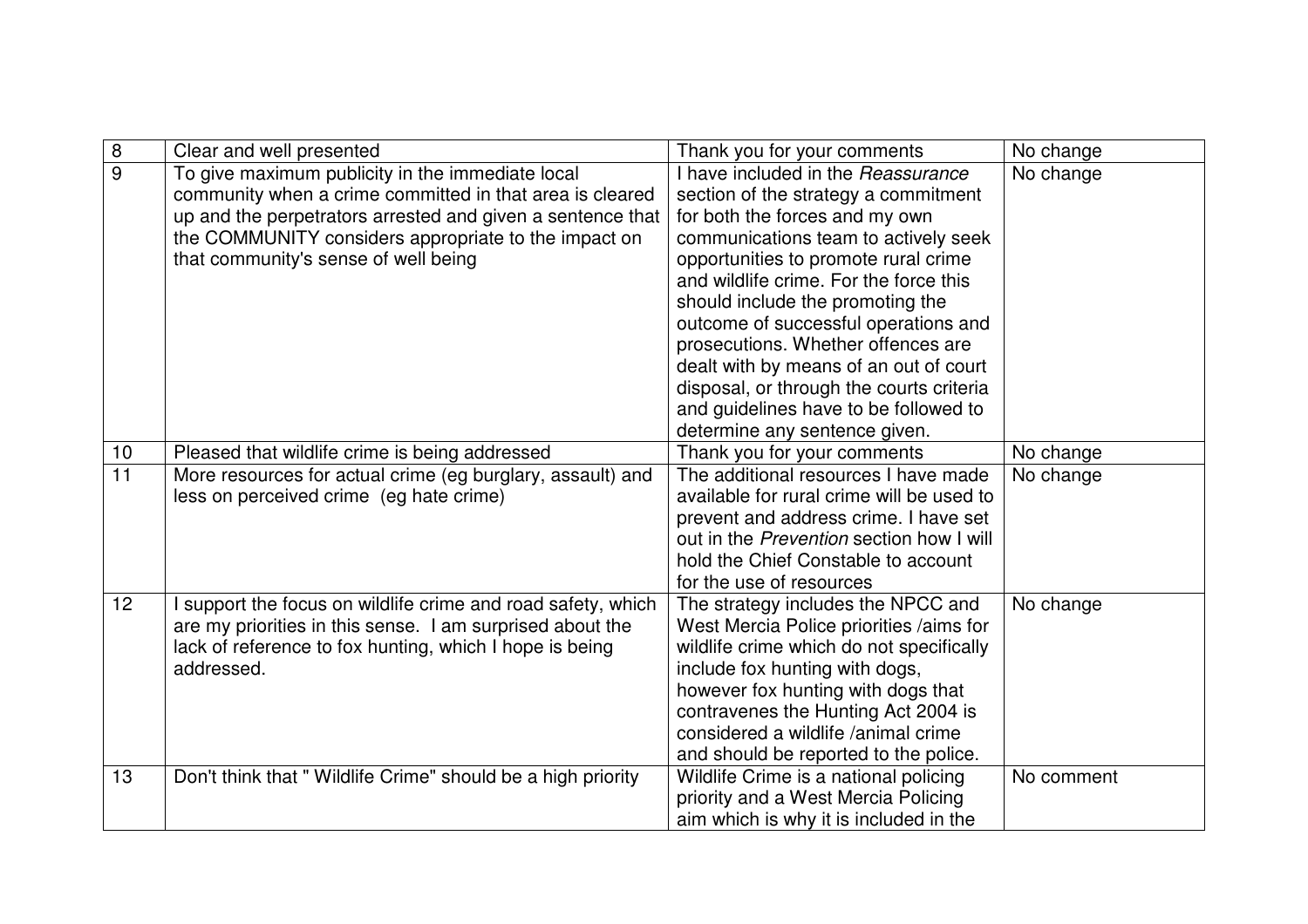|                 |                                                                                                                                                                                                                                                                                                                                                                                                   | strategy.                                                                                                                                                                                                                                                                                                                                                                      |           |
|-----------------|---------------------------------------------------------------------------------------------------------------------------------------------------------------------------------------------------------------------------------------------------------------------------------------------------------------------------------------------------------------------------------------------------|--------------------------------------------------------------------------------------------------------------------------------------------------------------------------------------------------------------------------------------------------------------------------------------------------------------------------------------------------------------------------------|-----------|
| 14              | Strategy is goog, but only on paper, it does not follow onto<br>the ground                                                                                                                                                                                                                                                                                                                        | My office will be drafting a delivery<br>plan to support the strategy and I will<br>be using this to monitor and track<br>progress against the strategy,<br>ensuring that my aspirations do<br>happen                                                                                                                                                                          |           |
| 15              | The draft strategy seems good. However, I am concerned<br>about the number of police looking after rural areas. There<br>needs to be more because response times can be<br>significant in rural areas and criminals no doubt are aware<br>of this and thus committing crime in rural areas is likely to<br>go unsolved as the perpetrators have ample time to<br>escape before any police arrive. | The resources I have directed into<br>rural crime are in addition to the<br>funding I have provided for an<br>additional 215 extra officers, bringing<br>West Mercia's officer numbers to the<br>highest level since 2012. These<br>officers have been posted across the<br>force area including to rural areas and<br>will help make all our communities<br>safer and secure. | No change |
| 16              | Excellent; rural crime has been ignored for too long.                                                                                                                                                                                                                                                                                                                                             | Thank you for your comments                                                                                                                                                                                                                                                                                                                                                    | No change |
| $\overline{17}$ | Ripple Parish has an active Community Speed Watch<br>group operating on the Ryall Rd (a designated no through<br>traffic zone) that would be far more effective if backed up<br>by more frequent police presence during & outside of the<br>Speed Watch sessions.                                                                                                                                 | Thank you for your comments.<br>Although my strategy acknowledges<br>road safety as a problem in rural<br>areas, its impact is much wider which<br>is why I shall be publishing a separate<br>road safety strategy.                                                                                                                                                            | No change |
| 18              | It all seems to hang on telling the Chief Constable what to<br>do next                                                                                                                                                                                                                                                                                                                            | Thank you for your comments                                                                                                                                                                                                                                                                                                                                                    | No change |
| 19              | Engaging rural communities is more difficult so grants<br>where engagement is used as a criteria for grants etc<br>disadvantages rural communities more.                                                                                                                                                                                                                                          | I have set out in the Prevention<br>section of the strategy my<br>commitments around commissioning<br>and funding, including ensuring a rural<br>location is not a disadvantage to<br>accessing funding.                                                                                                                                                                       | No change |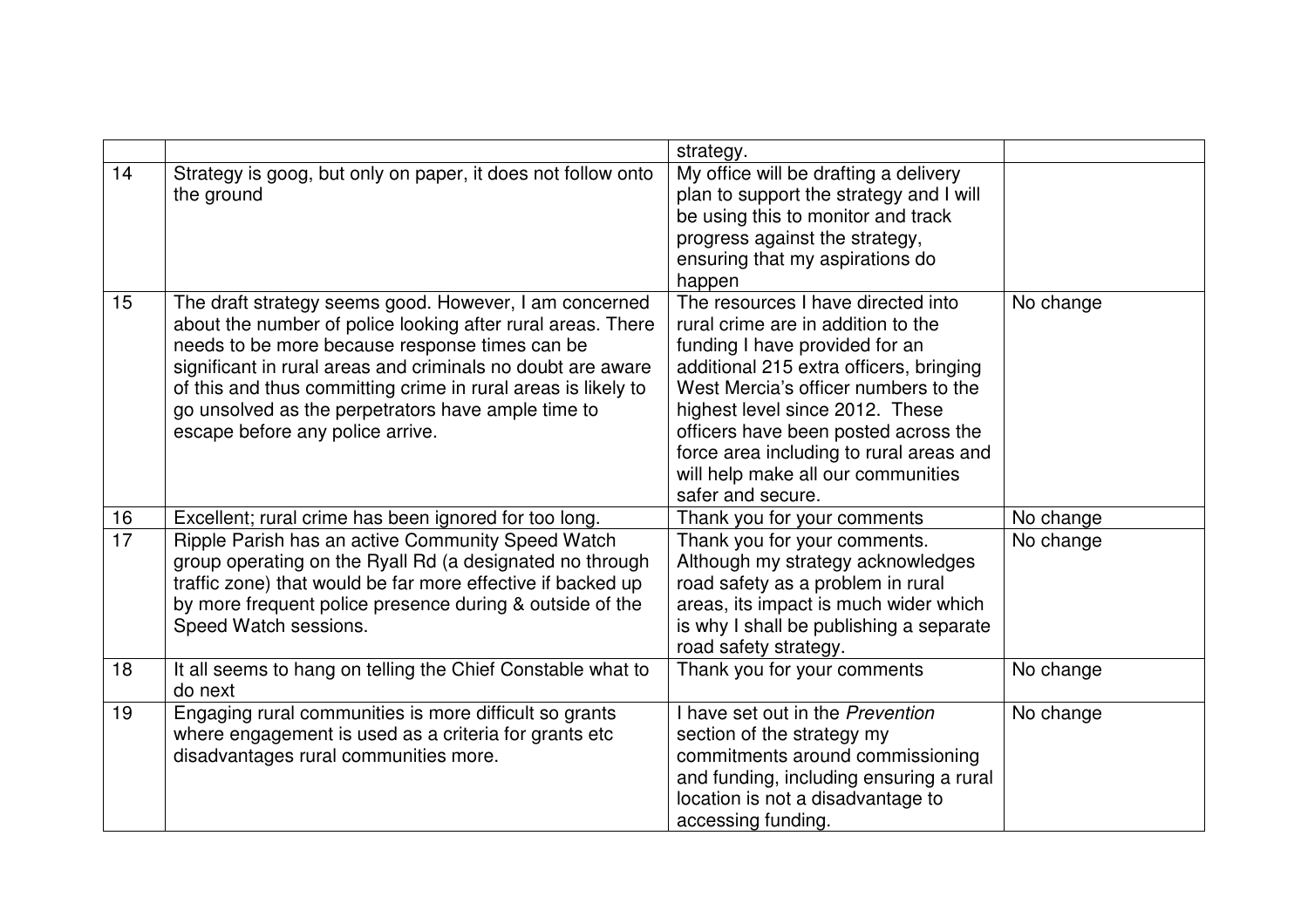| 20 | Summary poster for rural noticeboards/parish magazines<br>useful                                                                                                                                                                                                                                                                                                                                                                                                                                                                                                                                                                                                                                                                                                                                                                                                                                                                                                                                                                                                | Thank you for your suggestion on how<br>to promote the strategy                                                                                                                                                                                                                                    | No change |
|----|-----------------------------------------------------------------------------------------------------------------------------------------------------------------------------------------------------------------------------------------------------------------------------------------------------------------------------------------------------------------------------------------------------------------------------------------------------------------------------------------------------------------------------------------------------------------------------------------------------------------------------------------------------------------------------------------------------------------------------------------------------------------------------------------------------------------------------------------------------------------------------------------------------------------------------------------------------------------------------------------------------------------------------------------------------------------|----------------------------------------------------------------------------------------------------------------------------------------------------------------------------------------------------------------------------------------------------------------------------------------------------|-----------|
| 21 | We're all just so fed up of everything being stolen.                                                                                                                                                                                                                                                                                                                                                                                                                                                                                                                                                                                                                                                                                                                                                                                                                                                                                                                                                                                                            | Thank you for your comment. I hope<br>my rural crime strategy will provide<br>you with some reassurance that rural<br>issues will be addressed.                                                                                                                                                    | No change |
| 22 | A very welcome initiative and good to see that rural crime<br>is a specific focus. A good starting point, increasing<br>resource from 5 to 10 FTE but given the geographical<br>coverage much more than this is needed.                                                                                                                                                                                                                                                                                                                                                                                                                                                                                                                                                                                                                                                                                                                                                                                                                                         | The resources I have directed into<br>rural crime are in addition to the<br>funding I have provided for an<br>additional 215 extra officers, bringing<br>officer numbers to the highest level<br>since 2012. These officers have been<br>posted across the force area including<br>to rural areas. | No change |
| 23 | We have had great support and visibility from the RABO,<br>the Ross SNT are also keen to provide<br>visibility/reassurance but this is very limited due to their<br>numbers/workload. Investoment in non-frontline (RABO<br>etc. should provide increased visibility,<br>advice/reassurance. Speeding and road safety are a key<br>concern for our village which is disected by the A49. We<br>have had good support from Safer Roads Partnership and<br>have established a CSW and the PC have also funded a<br>SID, both to 'educate' drivers however there is no<br>enforcement activity to reinforce this. Perception is still that<br>support/activity/funding will only come once deaths have<br>occured. 'Rural crime' for our community includes Heating<br>oil thefts, garden/agricultural machinery thefts, vulnerability<br>(isolated, elderly population), domestic abuse, SOC<br>(potential for people exploutation/trafficking with large<br>agricultural, seasonal workforce on local farms), rural road<br>speeds and wildlife crime (poaching) | Thank you for your comments. I have<br>committed to provide West Mercia<br>Police with additional resources for<br>rural crime and I have set out in the<br>document my expectations for delivery<br>by the force.                                                                                 | No change |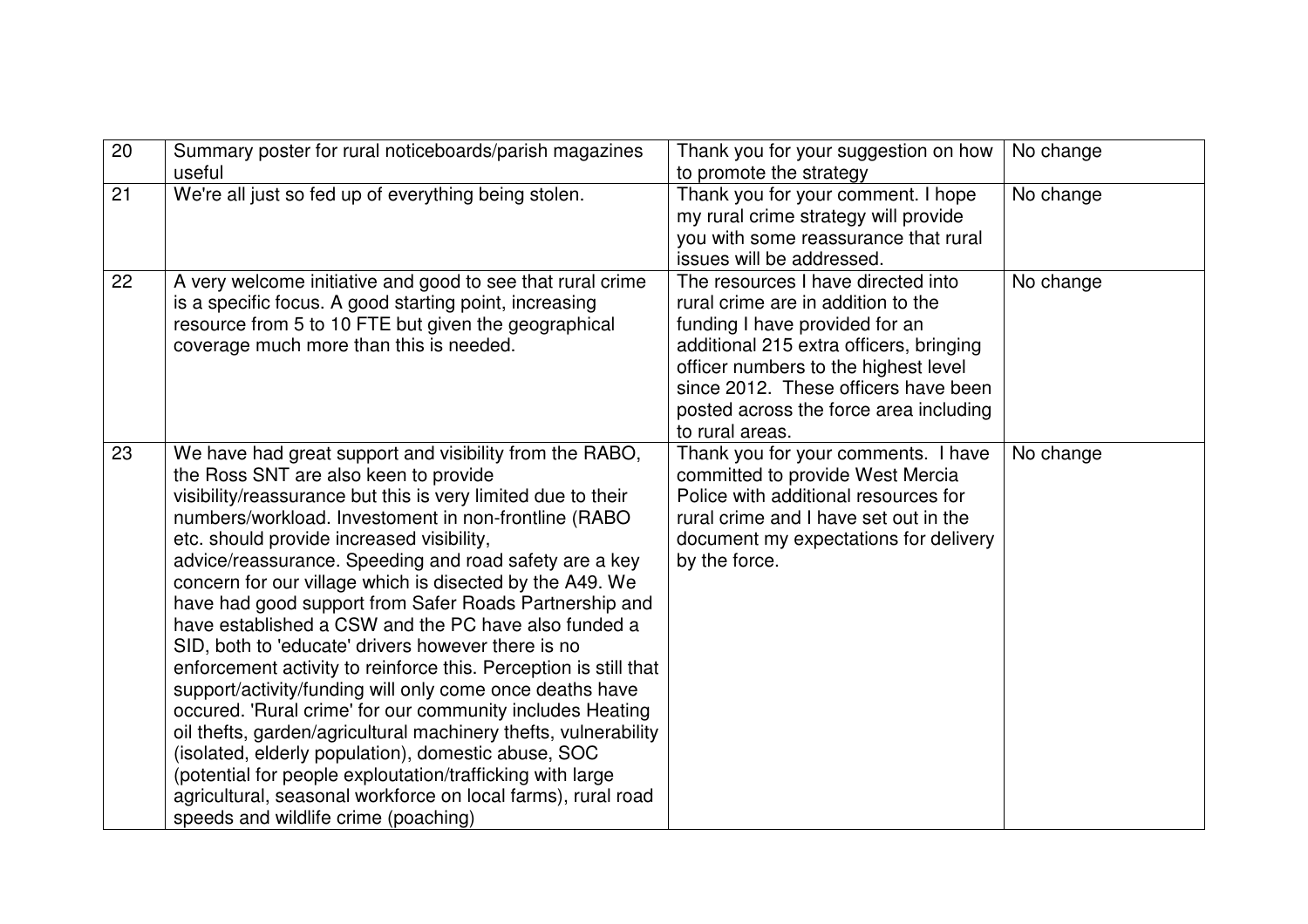| 24             | There are no measurable targets to asses whether you<br>have succeeded in achieving your objectives. Though<br>there are statistics included it's all a bit subjective                                                                                                                                                                                                                                                                          | Page 10 of the document sets out the<br>measures of success I intend to use to<br>monitor this strategy. I acknowledge<br>that more work is needed to develop a<br>suite of measures that better reflect<br>the rural crime and wildlife crime<br>issues affecting our rural communities.<br>This is why I have made a specific<br>commitment in the Intelligence section<br>of the strategy to work with the force<br>on this. | No change |
|----------------|-------------------------------------------------------------------------------------------------------------------------------------------------------------------------------------------------------------------------------------------------------------------------------------------------------------------------------------------------------------------------------------------------------------------------------------------------|---------------------------------------------------------------------------------------------------------------------------------------------------------------------------------------------------------------------------------------------------------------------------------------------------------------------------------------------------------------------------------------------------------------------------------|-----------|
| 25             | Very important that Rural areas have a voice and<br>confidence that their views are important                                                                                                                                                                                                                                                                                                                                                   | Thank you for your comments                                                                                                                                                                                                                                                                                                                                                                                                     | No change |
|                |                                                                                                                                                                                                                                                                                                                                                                                                                                                 |                                                                                                                                                                                                                                                                                                                                                                                                                                 |           |
|                | <b>Email responses received</b>                                                                                                                                                                                                                                                                                                                                                                                                                 |                                                                                                                                                                                                                                                                                                                                                                                                                                 |           |
|                | Dodford with Grafton Parish Council have read the Rural<br>Crime Strategy Review and they are pleased with it and<br>have asked me to let you know that they welcome the<br>proposed strategy.                                                                                                                                                                                                                                                  | Thank you for your comments                                                                                                                                                                                                                                                                                                                                                                                                     | No change |
| $\overline{2}$ | Thank you for including Kempsey Parish Council in your<br>consultation. We should like to congratulate Mr Campion<br>and his team for recognising the impact that crime is<br>having on rural communities and for taking the matter<br>forward with this strategy. We have noted the 'measures of<br>success' proposed in the policy and hope that the<br>Commissioner will be able to obtain the resources<br>necessary to meet these targets. | Thank you for your comments                                                                                                                                                                                                                                                                                                                                                                                                     | No change |
| 3              | The PCC's Rural Crime Strategy was considered at a<br>recent meeting of our Parish Council in Lyonshall,<br>Herefordshire and we were broadly in agreement with the<br>contents of the draft document. Having studied the<br>document I am concerned that there is not any mention of                                                                                                                                                           | The strategy includes the NPCC and<br>West Mercia Police priorities /aims for<br>wildlife crime which do not specifically<br>include fox hunting with dogs,<br>however fox hunting with dogs that                                                                                                                                                                                                                               | No change |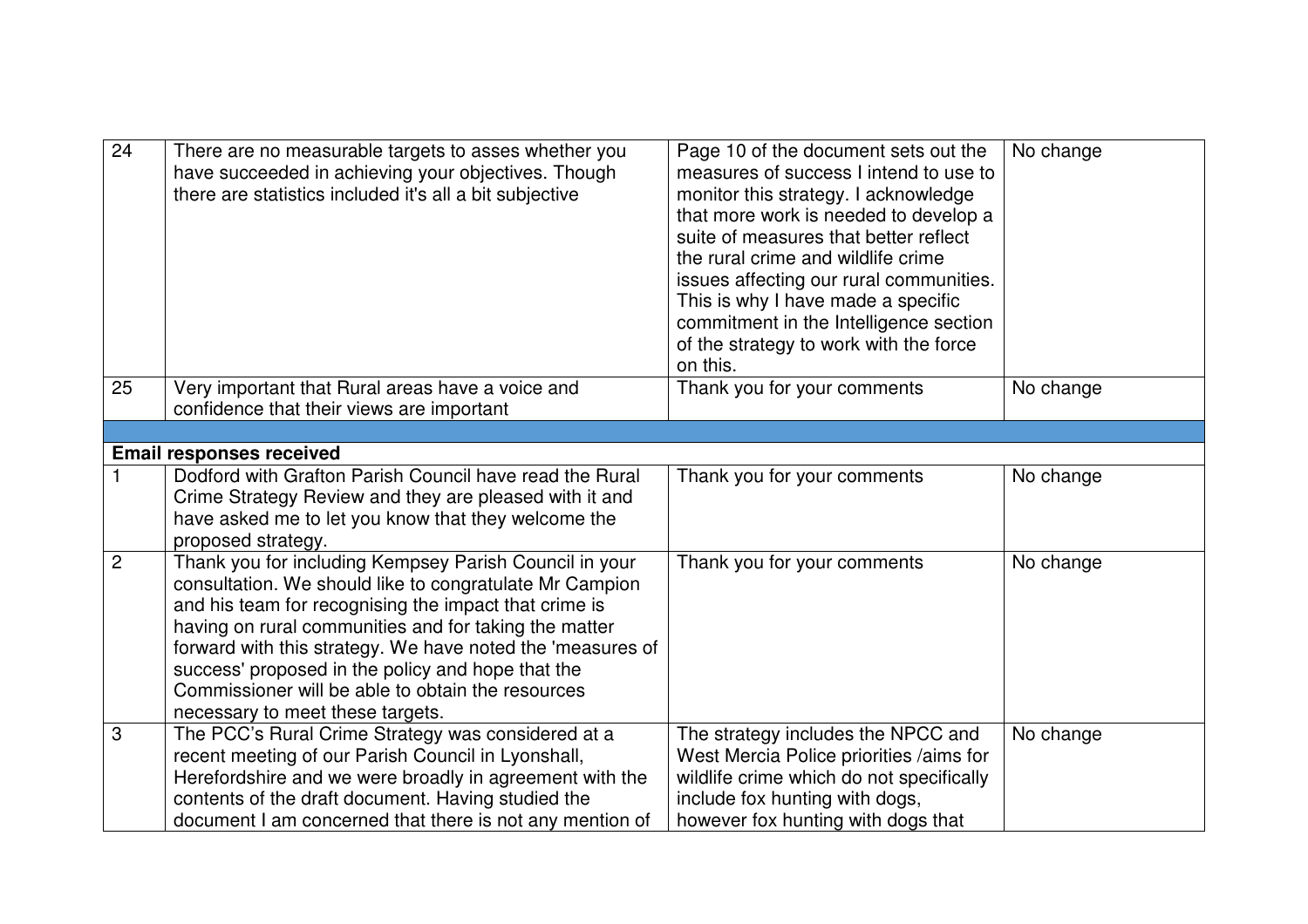|   | hunting with dogs other than hare coursing. Although this<br>can be a very divisive subject it should fall within the<br>definition of wildlife crime and so deserves at least a<br>mention in both your document and that of the NPCC.<br>The recent conviction of staff of the South Herefordshire<br>Hunt for cruelty by putting live fox cubs in with foxhounds<br>suggests that that particular hunt in still engaged in active<br>hunting with dogs which is contrary to the law. Irrespective<br>of the rights and wrongs of fox hunting, the activity attracts<br>the attention of supporters, protesters and saboteurs so is<br>likely to result in public disorder or other unlawful activity.<br>Fox hunting is a uniquely rural pursuit which presents the<br>police with particular problems in maintaining order and<br>enforcing legislation so I believe it should be included in<br>rural crime strategy. | contravenes the Hunting Act 2004 is<br>considered a wildlife /animal crime<br>and should be reported to the police.                                                                                                                                                                                                                                                                                                                                                                                                                                                                                                                                              |           |
|---|----------------------------------------------------------------------------------------------------------------------------------------------------------------------------------------------------------------------------------------------------------------------------------------------------------------------------------------------------------------------------------------------------------------------------------------------------------------------------------------------------------------------------------------------------------------------------------------------------------------------------------------------------------------------------------------------------------------------------------------------------------------------------------------------------------------------------------------------------------------------------------------------------------------------------|------------------------------------------------------------------------------------------------------------------------------------------------------------------------------------------------------------------------------------------------------------------------------------------------------------------------------------------------------------------------------------------------------------------------------------------------------------------------------------------------------------------------------------------------------------------------------------------------------------------------------------------------------------------|-----------|
| 4 | It does not include particular relevance to Domestic abuse<br>nor does it mention the criminal exploitation of children and<br>vulnerable adults, sexual exploitation(although fleetingly<br>mentions sexual abuse), nor modern slavery - I am<br>surprised that the Get Safe Initiative in Worcestershire has<br>not been adopted for Herefordshire.<br>In view of the current climate I believe this certainly needs<br>to be explored further                                                                                                                                                                                                                                                                                                                                                                                                                                                                           | Thank you for your comments. It is<br>important to recognise that all<br>offences can occur in rural areas<br>including serious crimes such as<br>domestic abuse and modern slavery. I<br>have deliberately chosen not to<br>include such crimes in this strategy to<br>retain a focus on the 'rural centric'<br>issues I have identified, instead these<br>issues are addressed in more detail in<br>other documents and strategies. For<br>example issues such as county lines<br>and modern slavery are included in<br>my Serious and Organised Crime<br>Strategy and I will shortly be<br>publishing a detailed and far reaching<br>domestic abuse strategy. | No change |